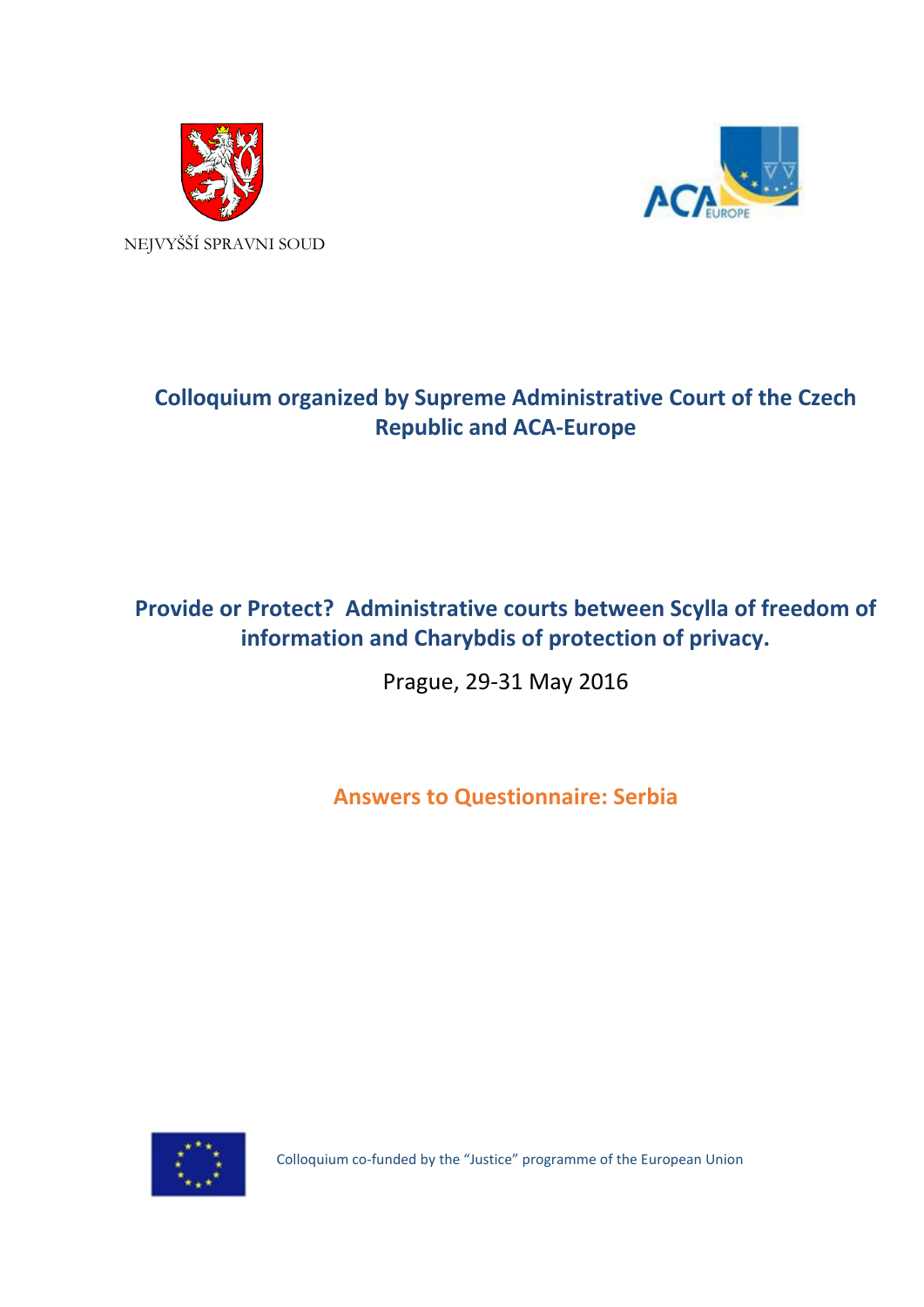## Provide or Protect? Administrative courts between Scylla of freedom of information and Charybdis of protection of privacy

## (questionnaire)

## **Part I**

1. Is the central administrative supervision over providing information and protection of personal data carried out by one administrative authority or are there specialized authorities for each of these fields or is there an absence of such an authority in any of these areas? Does the chosen model cause any application problems?

**The supervision over providing right to free access to information of public importance is performed by the Commissioner for Information of Public Importance and Personal Data Protection of the Republic of Serbia, as an autonomous public authority, who exercises his/her powers independently.**

**The supervision over the legality of work of six public authorities (General Assembly, President of the Republic of Serbia, Government of the Republic of Serbia, Supreme Administrative Court, Constitutional Court and Republic Public Prosecutor (when there is no appeal allowed against decisions before Commissioner), shall be made in the administrative dispute upon lawsuit submitted before the Administrative Court.** 

2. What types of information are excluded from providing? Is there one regime regarding all exclusions or is there any differentiation – e.g. absolute exclusion and relative exclusion?

**Preclusion and limitations of free access of information of public importance is prescribed by the provision of Article 9 of the Law on Free Access to Information of Public Importance, when the seeker is subject to limitations of access to information of public importance, if it would thereby:**

#### **Article 9**

**A public authority shall not allow an applicant to exercise the right to access information of public importance if it would thereby:**

**1) Expose to risk the life, health, safety or another vital interest of a person;**

**2) Jeopardize, obstruct or impede the prevention or detection of criminal offence, indictment of a criminal offence, pretrial proceedings, trial, execution of a sentence or enforcement of punishment, any other legal proceeding, or unbiased treatment and a fair trial;**

**3) Seriously threaten national defense, national and public safety or international relations;**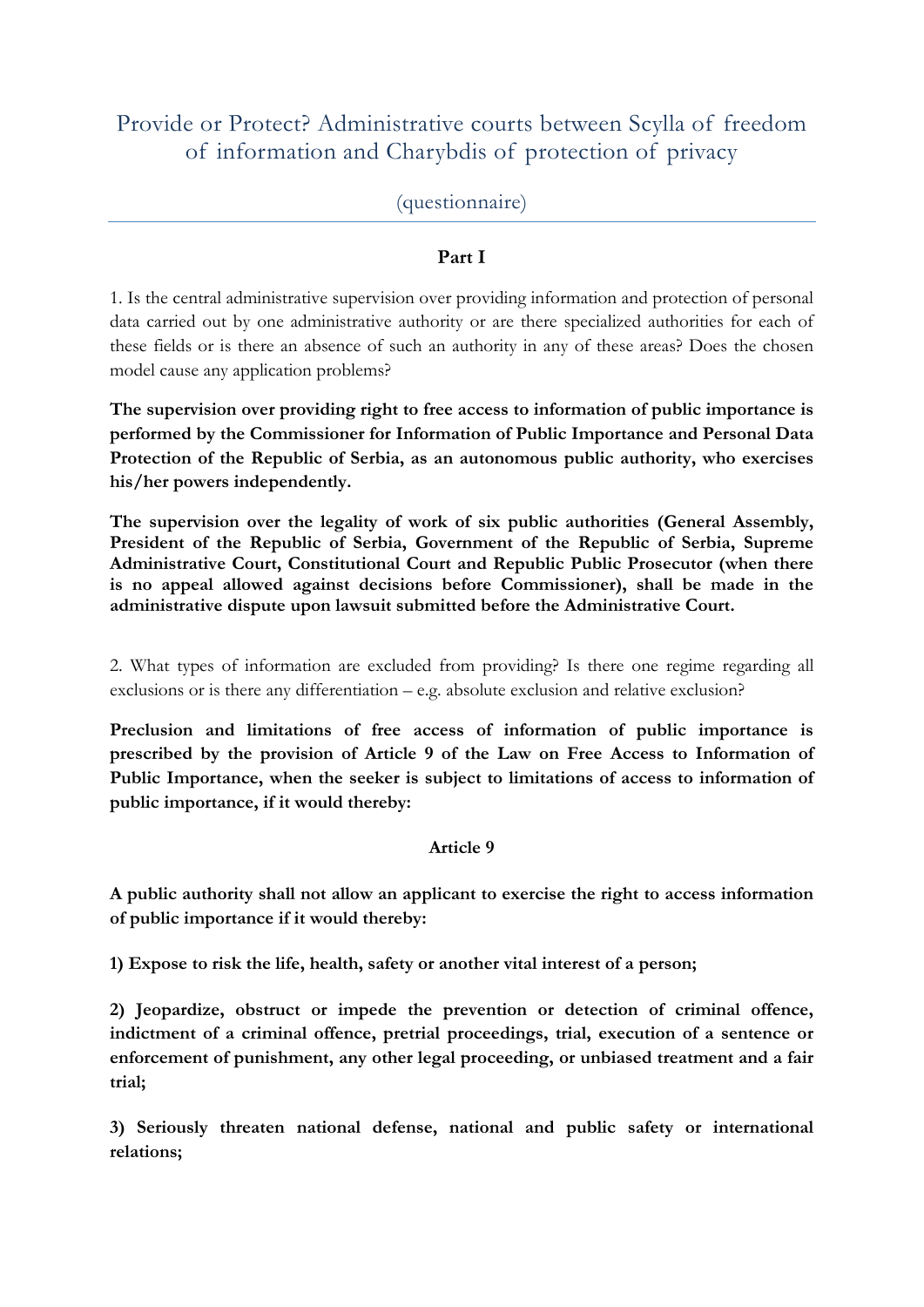**4) Substantially undermine the government's ability to manage the national economic processes or significantly impede the achievement of justified economic interests;**

**5) Make available information or a document qualified by regulations or an official document based on the law as state, official, commercial or other secret, i.e. if such a document is accessible only to a specific group of persons and its disclosure could seriously legally or otherwise prejudice the interests that are protected by the law and override the access to information interest.**

3. Are there any types of subjects governed by private law that have duty to provide information? If the answer is affirmative, what kind of subjects and what kind of information?

**The public authority will allow the exercise of rights to access to information in all cases, if the requested information can be extracted from other information in the document that authority is not obliged to allow access to the plantiff. The public authority will provide access to the document containing only the extracted information and will inform him/her that other content of documents is not available.** 

4. Are the salaries of the employees of the public sector subject to the right to free access to information as well? Does this cause any application problems regarding the personal data protection?

**The salaries of public sector employees are not subject to preclusion or limitations of free access to information of public importance, taking into consideration that public sector**  employees enjoy a lower level of privacy protection compared to "so called" ordinary **citizens and that information regarding the position and ammount of salary of public sector employees is information that is related to the exercise of public functions, or public work, and not related to his/her private life. The basis for publishing this information stems from Article 14 Paragraph 1 point 2 of the Law on Free Access to Information of Public Importance.** 

5. Is the trade secret excluded from the free access to information?

**The access to trade secret is possible in the manner and under conditions presribed by Data Secrecy Law and Law on Access to Information of Public Importance, with the assessment of the public authority whether in each specific case the public interest prevails in relation to the restriction of access to data.** 

6. Are documents that are subject of intellectual property excluded from the free access to information?

**In cases of intelectual property, the public authority can separate information in terms of violation of rights to privacy, rights to reputation or any other person`s rights to which the requested information relates personally, while the other data from cases may be**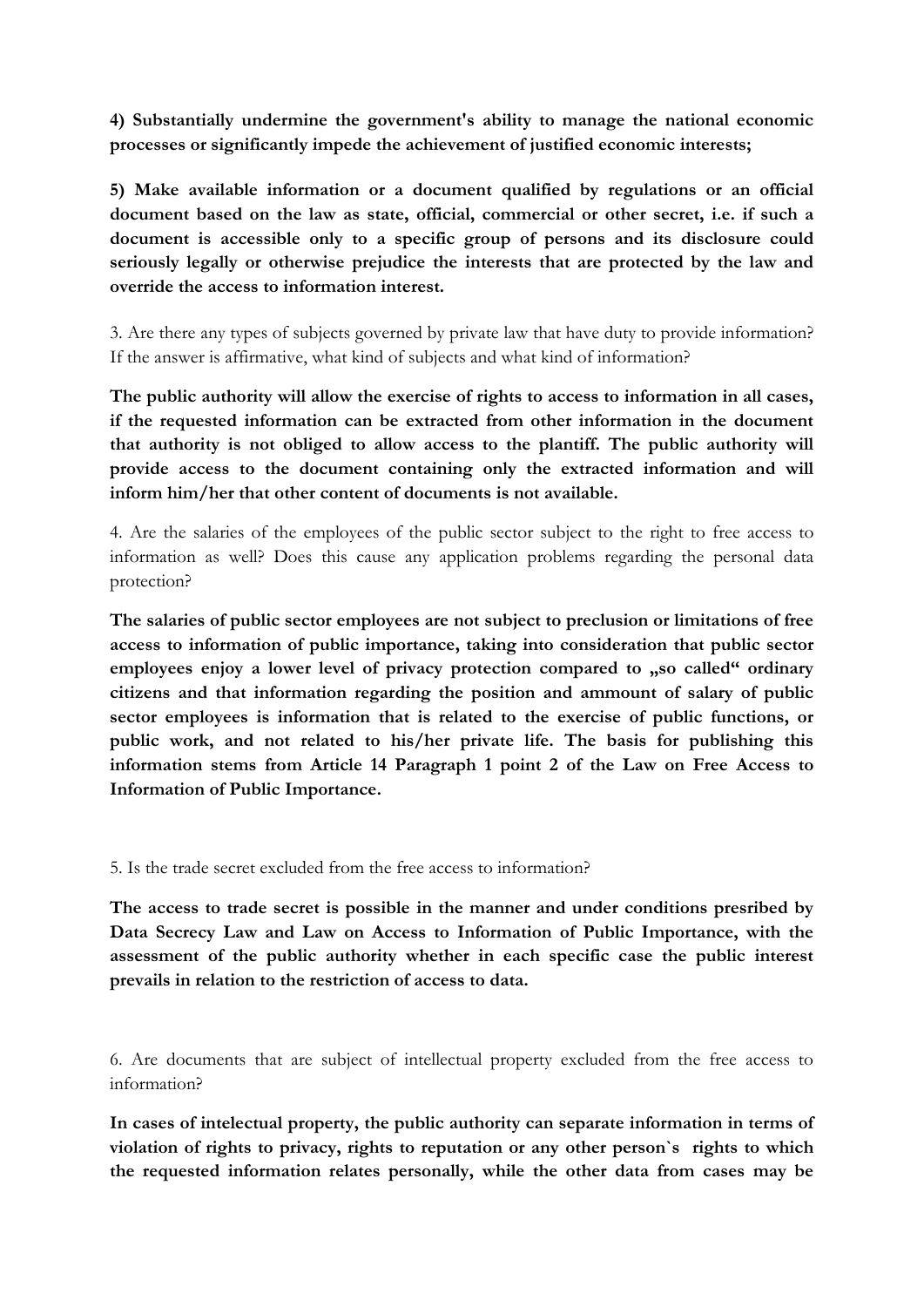## **accessible to the seeker. The Assesment of prevailing interest for allowing access, making a copy, the public authority shall establish in each specific case.**

7. Does the right to free access to information cover as well the parts of an administrative file that contain data related to individuals or are these data protected? In which areas of public administration does this cause problems ?

**All data from case file in the administrative procedure and administrative dispute relating to parties in the administrative proceedings, whose rights are being decided, must be protected in respect of persons who were not parties in the procedure before the administrative authority.** 

8. Are data related to criminal proceedings or administrative delict proceedings or any data of quasi-criminal nature (typically files of secret police departments from the times of antidemocratic past) excluded from the right to free access to information?

**The above mentioned question does not fall within jurisdiction of the Administrative Court.** 

## **Part II**

#### **9. Public availability of decisions**

**Case Law of the Administrative Court (decisions of the Administrative Court) is available on the website of the Court [\(www.up.sud.rs/sudska-praksa\)](http://www.up.sud.rs/sudska-praksa).**

9.1 Are there any sorts of decisions in your jurisdiction that are not published at all (e.g. decisions with classified status or other decisions with restricted access)? If so, please describe typical cases and give indicative statistic that can illustrate the frequency and relevance of such cases.

## **The Administrative Court until now does not have decision with classified status or other decisions with restricted access.**

9.2 If a third person (not a party of respective case) wants to obtain your decision, what is the procedure? On-line availability of decisions is to be discussed below, so kindly describe here only other options (e.g. whether it is possible to ask for a decision by snail-mail, whether any fee apply etc.)

## **If the party who has not participated in the administrative dispute wants to obtain decision, he/she may file a request directly at the reception desk, by registered mail, via e-mail or by filing a request for free access to information of public importance.**

9.3 Is there any official collection of selected decisions of you instance (apart on-line publication of decisions – see below)? If so, please describe in detail the procedure of its issue. In particular, please focus on the selection process of decisions that are to be published, the frequency of publication and the form of publication. Indicate, whether the collection is published directly by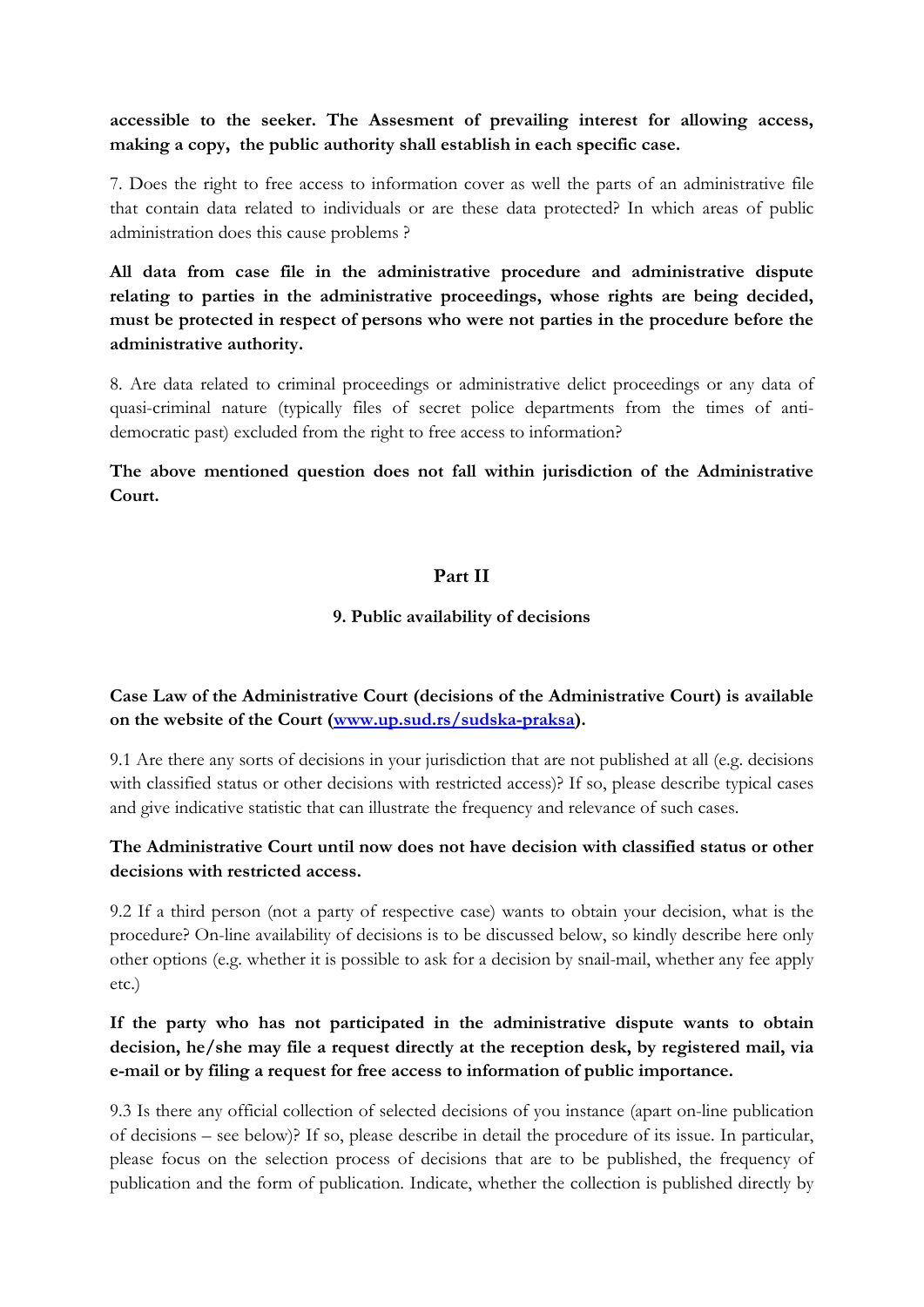your instance, by some other public body or by an independent publisher. If the collection is published by an independent publisher, please describe the form of cooperation (i.e. whether the publisher has exclusive rights to publish the collection, whether the publisher does any editing of published decisions etc.) Are decisions that are chosen for the publication regarded more relevant by your instance or by general public?

**One of the basic principle underlying the regulation of the Administrative Court is transparency in work of the Court. In this regards, the Administrative Court publishes its decisions on the official website presentation of the Court, while the selections of those decisions is performed by judges from the Case Law Department of the Administrative Court, which are in charge of that task.** 

**Also, determined legal attitudes and opinions of the Administrative Court is published annualy in the Bulletin of the Case Law of the Administrative Court, that the Court publishes in cooperation with the chosen publisher.** 

#### **10. Editing and anonymization of decisions**

10.1 Do you anonymize published decisions? If so, please describe in detail the procedure. In particular, please describe who is in charge of anonymization, whether there are any particular statutory or other rules governing anonymization (apart general privacy/data protection rules) and what data are anonymized.

**Administrative Court decisions shall be anonymized in accordance with the Rules on substitution and ommission (anonymization) of data in court decisions of the Administrative Court.** 

**Administrative Court decisions shall be published in its entirety, but information on parties (name and surname, date and place of birth, ID and personal number, passport number and other personal documents, e-mail and other contact details; the evidence indicated by the level of secrecy and evidence which is subject to privacy of the participants in the process) shall be anonymized by excluding some parts from the reasoning of the judicial decisions and excluded parts are marked with points or are covered with black colour.** 

**Based on the decision of the President of the Court, one person delas with the anonymization of data in court decisions.** 

10.2 If anonymization practice changes, does it affect already published decisions (i.e. are past decisions subsequently anonymized/de-anonymized with every change of anonymization rules)?

**Bearing in mind that anonymization in judicial decisions and decisions of other state authorities is not specifically regulated by any law, the Administrative Court regulates this area applying its aforementioned Rules, which are adjusted according to the new legislation.**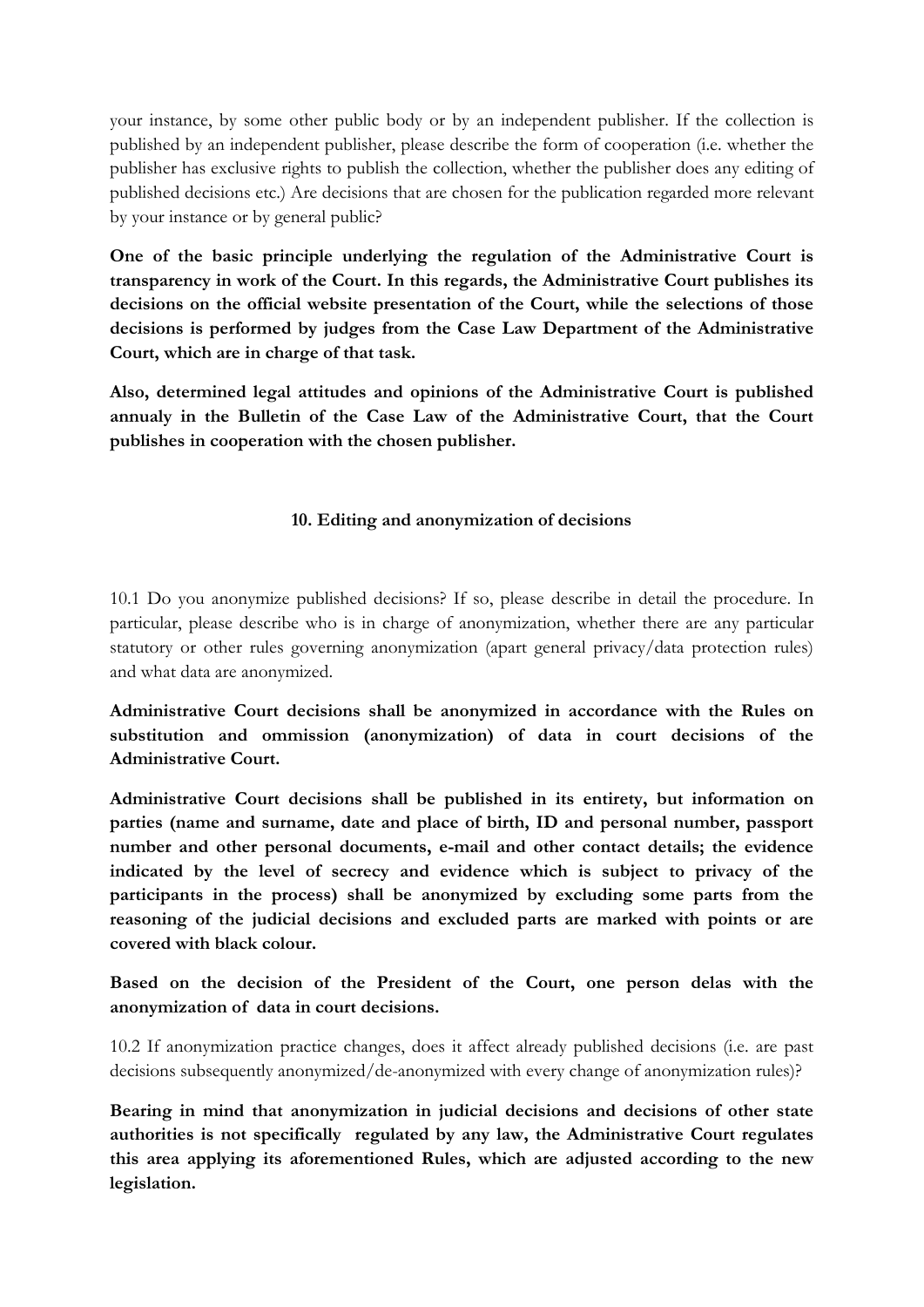10.3 Describe any subsequent problematic issues that you noted in your jurisdiction regarding the anonymization (e.g. different practices of different supreme instances, strong public debates, impact of de-anonymization of decisions by media etc.)

**Bearing in mind the objective of the publishing of court decisions (introduction of professional and general public about the conduct of the court in each individual case in assesing the legality of these acts do not affect the changes of Case Law of the Administrative Court in anonymization of this kind of cases.** 

10.4 Do you edit published decisions? If so, please describe in detail the procedure. In particular, please describe who is in charge of editing, what information is added/removed in the process of editing (incl. metadata).

#### **No.**

10.5 Has the development of the right to be forgotten affected in any way the anonymization or publication of your decisions? If not, is it a topic that is being considered in your jurisdiction with regards to the publication of court decisions?

#### **We have not had experience with the problem in the Republic of Serbia so far.**

#### **11. On-line publication of decisions**

11.1 Are decisions of your instance available on-line? If so, please indicate whether on-line all or only selected decisions are published on-line (if only selected decisions are published, please describe the procedure of their selection).

## **Administrative Court decisions shall be published on the official website presenattion of the Administrative Court, and taking into consideration the fact that this Court adjudicates in more than 80 various subject matters, it publishes only selected decisions.**

11.2 Describe the form of on-line publication of you decisions. In particular, indicate whether your decisions are published through your own website or whether it is done through some different on-line service (e.g. through a common platform operated by a ministry of justice, by a judicial council etc.) Kindly add also sample screenshot(s) or link(s).

## **Administrative Court decisions shall be published on the official website presenattion of the Administrative Court.**

11.3 What are available file formats in which your decisions are available on-line? Apart enumerating particular file formats, kindly indicate whether your instance systematically sticks to any commonly accepted open data policy. Also, please indicate whether your instance publishes on-line only individual decisions or whether whole datasets are available to the public for further re-use. If datasets are available for further re-use but not publically, please describe to whom and under what conditions such datasets are made available.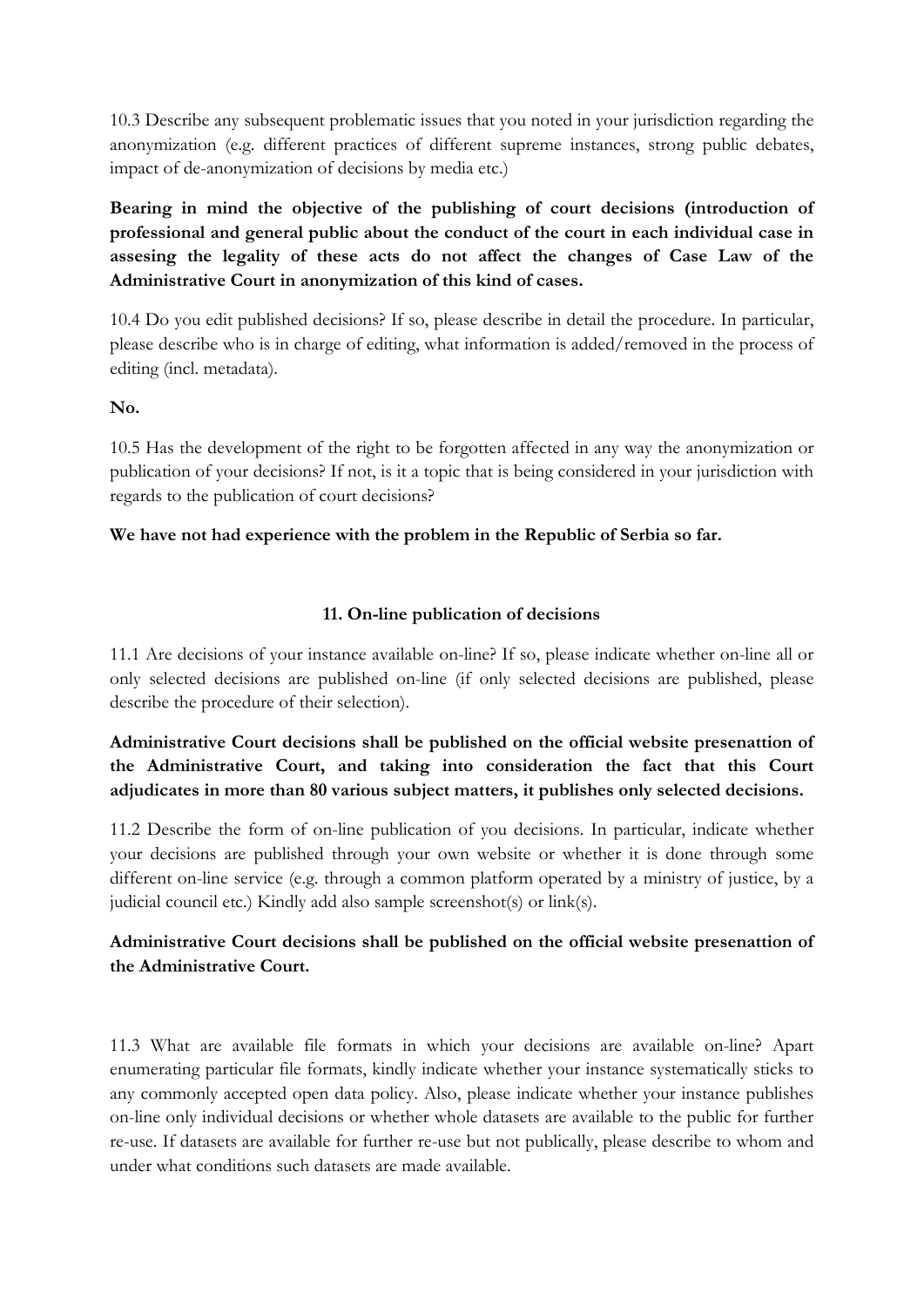**The Administrative Court possess internal Case Law Data Base, which was established for the purpose of using only by judges and judicial assistans of the Administrative Court, that contains decisions given by the Court from its establishment (01 January 2010). This Case Law Data Base is not available to third parties out of the Court.** 

#### **12. Public availability of other documents**

12.1 Are there published on-line personal information about members of your instance? In particular, please describe whether there are CVs available, in which length and form (e.g. on a court website) and eventually what information is regularly published (e.g. education, memberships, political beliefs, marital status etc.) Also, please indicate whether the publication of information about members of your instance is compulsory, whether the members of your instance are free to decide about the structure and content of such information and whether you noted any issues in that regards (e.g. there was a big debate in the Czech Republic over the publication of past membership of the judges in the communist party). Please add a sample link or a screenshot of how such personal information about a member of your instance looks like.

**Administrative Court on its website presentation did not publish biographies of judges neither is presribed by law to do it. There is biography of the President of the Administrative Court, judge Jelena Ivanovic on the website presentation within the Information Bulltin on work of the Court, which is also available in English language.**

12.2 Which case-related documents other than decisions of your instance are published on-line (e.g. dissenting opinions, advocate general submissions, submissions of parties, records of chamber deliberations etc.)? Please, describe how these documents are published, i.e. where and in which format (e.g. on a website through a search form, in open data formats, etc.). If your instance publishes these documents in open formats, kindly provide a sample link to a particular dataset.

## **Documents that are available and published periodically are: composition of Chamber of judges, trial schedule, Annual Calendar of Tasks, Monthly, Quarterly and Annual Reports on work of the Court, Program of Resolving of Old Cases, Ellectronic Bulletin Board and many others.**

12.3 Are the members of your instance allowed to publically comment or annotate on their own decisions or other decisions of your instance? If so, please describe common forms in which this is done (e.g. in law journal articles, in public debates on case-law organized by the respective instance etc.)

**Their opinions on the implementation of regulations in each specific case, judges firstly consider during the Session of all judges managed by the President of the Court and convened on his/her own initiative, which is convened when necessary or at the request of the Case Law Department of the Administrative Court, the Deaprtment outside the Seat of the Court or at the request of at least one third of all judges.**